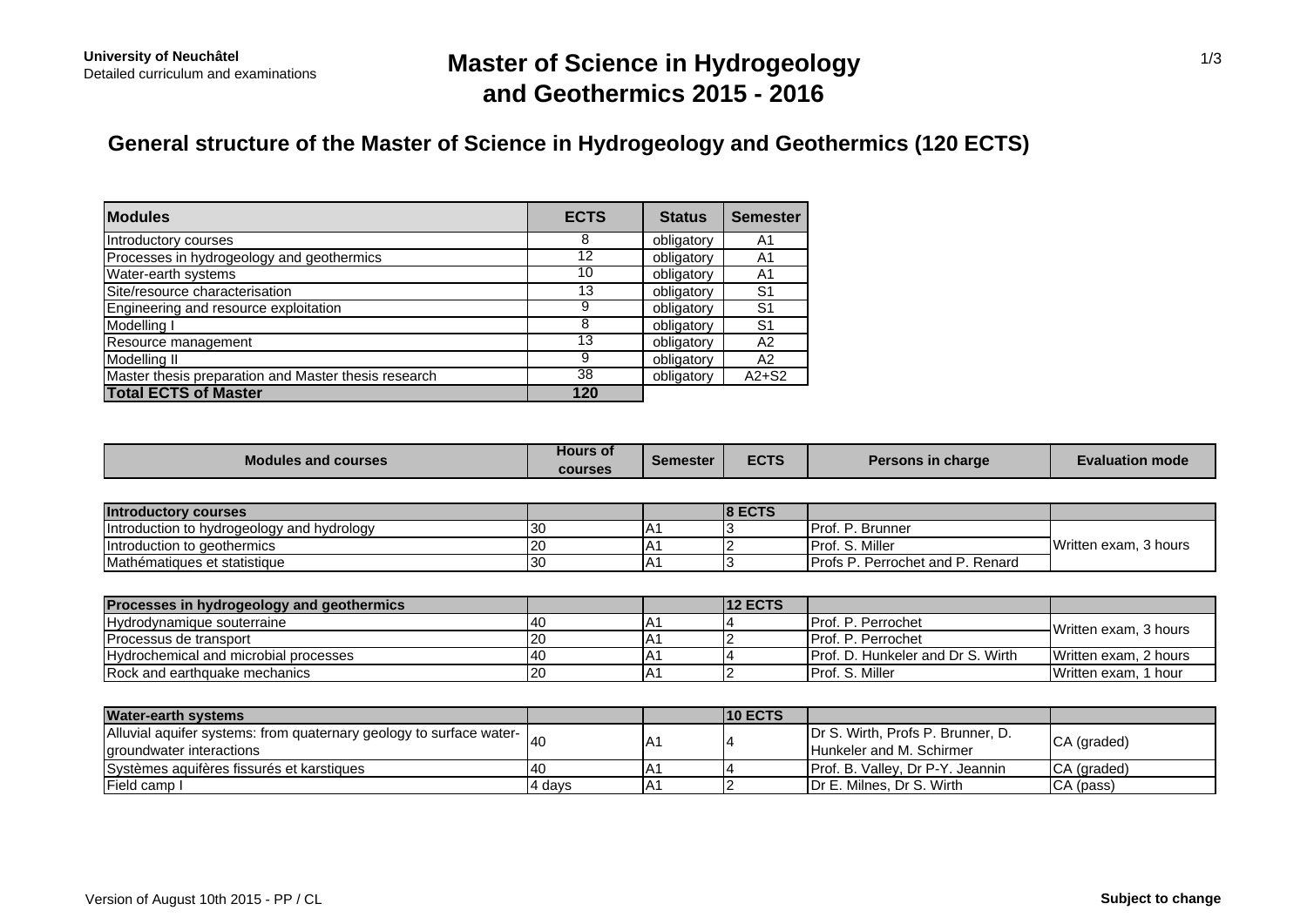## **Master of Science in Hydrogeology and Geothermics 2015 - 2016**

| <b>Modules and courses</b>                                    | <b>Hours of</b><br>courses | <b>Semester</b>           | <b>ECTS</b>    | Persons in charge                                    | <b>Evaluation mode</b> |  |
|---------------------------------------------------------------|----------------------------|---------------------------|----------------|------------------------------------------------------|------------------------|--|
|                                                               |                            |                           |                |                                                      |                        |  |
| Site/resource characterisation                                |                            |                           | 13 ECTS        |                                                      |                        |  |
| Forages, tests hydrauliques, traceurs naturels et artificiels | 60                         | S <sub>1</sub>            | h              | Profs P. Renard, D. Hunkeler and<br><b>B.</b> Valley | CA (graded)            |  |
| Geophysics and remote sensing                                 | 40                         | $\overline{\mathsf{S}}$ 1 | $\overline{a}$ | Profs S. Miller and P. Brunner                       | CA (graded)            |  |
| Field camp II                                                 | 6 days                     | S <sub>1</sub>            | 3              | Dr. E. Milnes, Profs P. Perrochet, D.                | CA (pass)              |  |
|                                                               |                            |                           |                |                                                      |                        |  |
| <b>Modelling I</b>                                            |                            |                           | 8 ECTS         |                                                      |                        |  |
| Modélisation des réservoirs et SIG                            | 40                         | $\overline{S}$            |                | Profs P. Renard and P. Brunner                       | CA (graded)            |  |
| Modélisation des écoulements et des processus de transport    | 40                         | S <sub>1</sub>            | 4              | Prof. P. Perrochet and Dr E. Milnes                  | CA (graded)            |  |
|                                                               |                            |                           |                |                                                      |                        |  |
| <b>Engineering and resource exploitation</b>                  |                            |                           | 9 ECTS         |                                                      |                        |  |
| Systèmes géothermiques peu profonds                           | 20                         | S1                        |                | Dr Vuataz                                            | CA (graded)            |  |
| Deep energy resources                                         | 30                         | ۱S                        | l3             | Profs S. Miller and B. Valley                        | CA (graded)            |  |
| Water supply and water treatment                              | $\overline{20}$            | $\overline{S1}$           | $\overline{2}$ | Prof. P. Brunner                                     | CA (graded)            |  |
| Ingénierie géotechnique                                       | 20                         | S <sub>1</sub>            | $\overline{2}$ | Dr L. Tacher                                         | CA (graded)            |  |
|                                                               |                            |                           |                |                                                      |                        |  |
| <b>Modelling II</b>                                           |                            |                           | 9 ECTS         |                                                      |                        |  |
| Numerical modelling of hydrochemical processes                | 20                         | A2                        |                | Prof. D. Hunkeler                                    | CA (graded)            |  |
| Numerical modelling of geomechanical processes                | 30                         | $\overline{A2}$           | 3              | Prof. S. Miller                                      | CA (graded)            |  |
| Géostatistique et modélisation inverse                        | 40                         | A2                        | $\overline{4}$ | Profs P. Renard and P. Brunner                       | CA (graded)            |  |
|                                                               |                            |                           |                |                                                      |                        |  |
| <b>Resource management</b>                                    |                            |                           | 13 ECTS        |                                                      |                        |  |
| Water resource management in the European context             | $\overline{20}$            | A2                        | $\overline{2}$ | Profs P. Brunner and D. Hunkeler                     | CA (graded)            |  |
| Water resource management in semi-arid/arid regions and in    | 20                         | A2                        | $\overline{2}$ | Prof P. Brunner and Dr E. Milnes                     |                        |  |
| Groundwater pollution and remediation                         | 30                         | A2                        | 3              | Prof. D. Hunkeler                                    | CA (graded)            |  |
| Urban hydrogeology                                            | 20                         | A2                        | $\overline{2}$ | Prof. M. Schirmer                                    |                        |  |
| Geothermal resources in the European context and worldwide    | $\overline{20}$            | $\overline{A2}$           | $\overline{2}$ | Profs S. Miller and B. Valley                        | CA (graded)            |  |
| Economical, political and societal aspects of geothermics     | 20                         | A2                        | $\overline{2}$ | Profs S. Miller and B. Valley                        |                        |  |